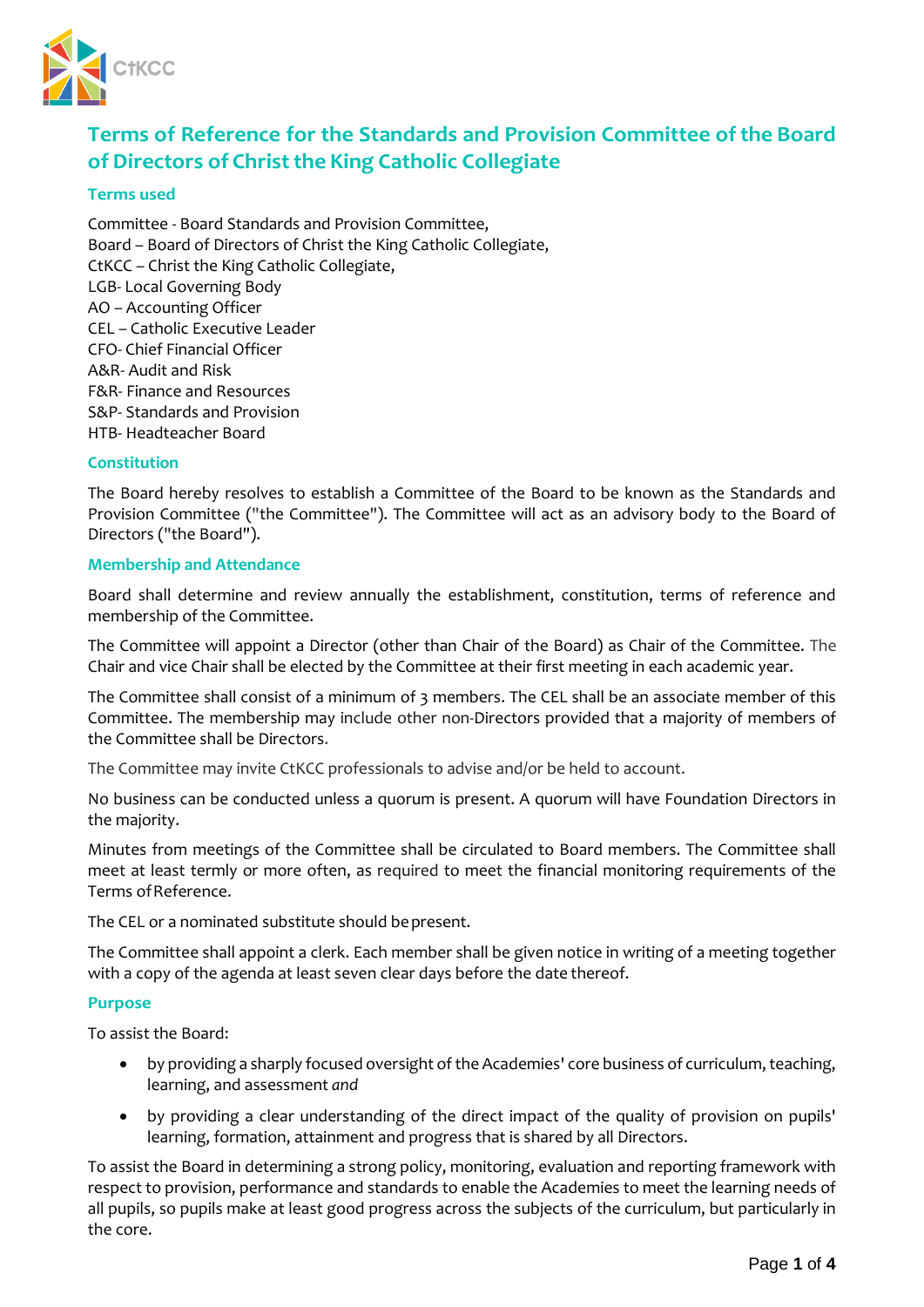

To enable the Academies to be accountable for their performance and standards, by holding the Headteachers and other senior leaders to account for:

- the quality of teaching, ' achievement, and pupil behaviour and safety, *and*
- for the provision and type of curricular experience and teaching and learning strategies that make the most difference to pupils' enjoyment in learning, their attainment in relation to national expectations, and rates of progress.

To assist the Board to fulfil their primary mission of:

- providing an environment in which pupils are enabled to build and deepen their relationship with God
- supporting the formation of the whole child, using the virtues from the Catholic Pupil Profile, as a means of making explicit our purpose and intention.

To make recommendations to the Board of Directors and to other Committees as necessary and appropriate.

The Board delegates the approval of appropriate policies related to pupil progress and standards to the committee. The allocation of policies to the Committee will be reviewed annually by the Board.

*Major issues will be referred to the Board for ratification.*

# **Duties**

## *Key area: Quality of Provision*

- 1. To discharge the Directors' responsibilities for ensuring the Academies' curriculum is compliant with the National Curriculum and meets the needs of the pupils in the Academies, with due attention to reading, writing andmathematics.
- 2. To discharge the Directors' responsibilities for ensuring the provision of spiritual, moral, social and cultural education reflects the teachings of Christ and His Church, the values of the Gospel, and the Academies' Catholic character, for example:
	- a. Relationships and Sex Education is in accordance with the Directors' policy;
	- b. There is appropriate provision for personal, social and health (including drugs) education; sport; the arts and curriculum enrichment activities.
- 3. To discharge the Directors' responsibilities, as delegated by the Board, with respect to adopting, implementing, monitoring, evaluating and reviewing the Academies' policies for:
	- a. Teaching and learning, so all teaching in the Academies consistently meets the Ofsted/Section 48 criteria ofgood or outstanding
	- b. Assessment, sothat assessment promotes goodlearning andprogress;
	- c. with SEND, so their needs are met in accordance with the SEND Code of Practice;
	- d. Inclusion; looked after pupils; equality matters, e.g. racism; gender; etc.;
	- e. Pupilbehaviour anddiscipline, andattendance;
	- f. Academy visits;*and*
	- g. Addressing any queries, concerns or complaints arising.
- 4. To discharge the Directors' responsibilities for ensuring appropriate provision for Early Years or Sixth Form pupils as applicable.
- 5. To arrange appropriate Director training to ensure Directors (and Governors)knowandunderstand:
	- a. Their powers, duties, roles and responsibilities in relation to the provision of a broad, balanced curriculum and quality teaching that meets the needs of all pupils;
	- b. Any other matter related to provision identified through an audit of the Board of Directors' knowledge, skills and experience or at the request of Directors.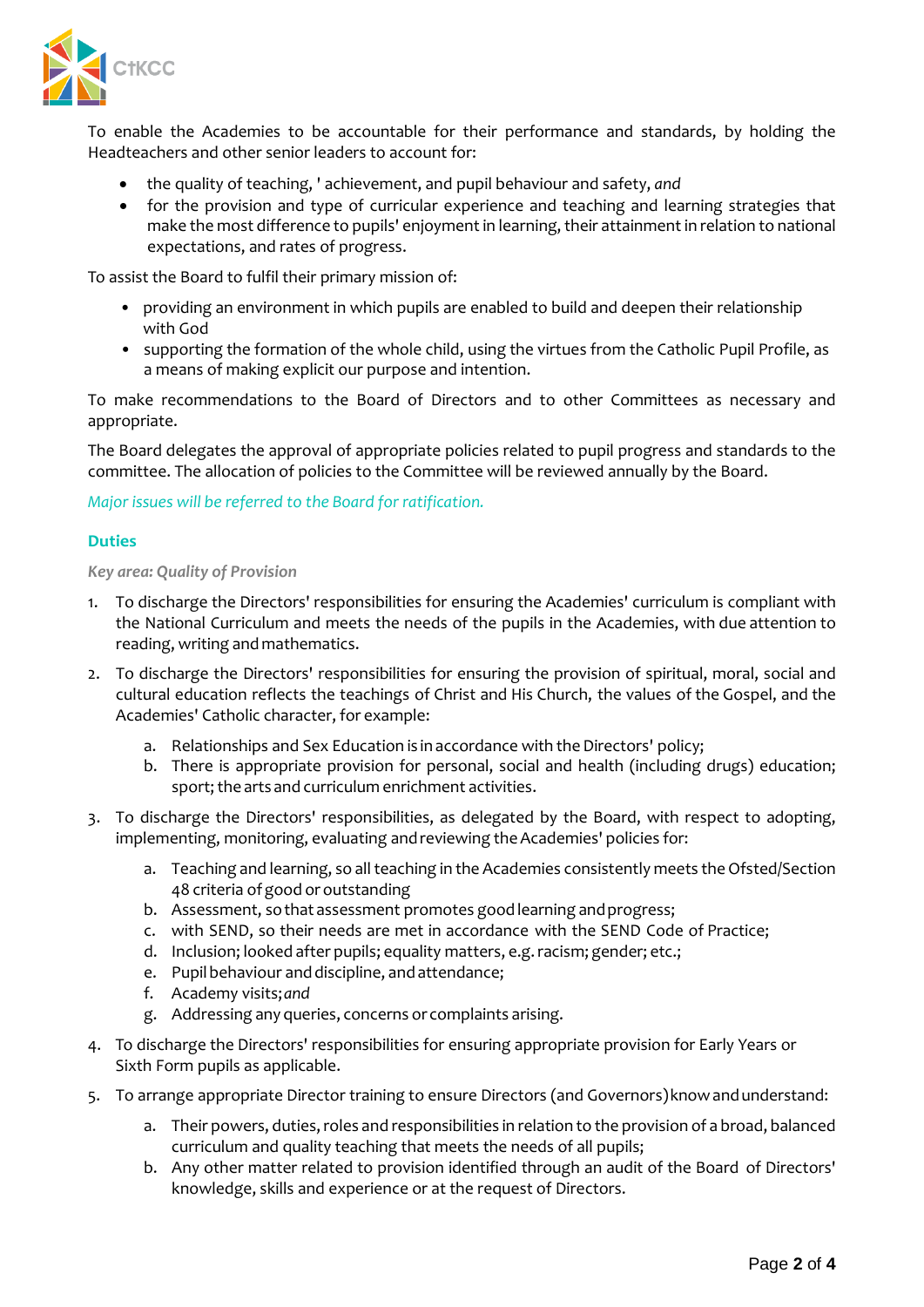

#### *Key area: Performance and Standards*

- 1. To discharge the Directors' responsibilities for ensuring they monitor the Academies' effectiveness and hold the Headteachers and other Senior Leaders to account for the Academies' performance and standards.
- 2. To discharge the Directors' responsibilities with respect to adopting, implementing, monitoring, evaluating and reviewing the Academies policies for:
	- a. Target setting, and managing and using pupil attainment and progress data so that all make atleast good progress;
	- b. The use of Pupil Premium so that the pupils concerned overcome barriers to learning, including reading, writing and mathematics; and
	- c. Addressing any queries, concerns and complaints that arise.
- 3. To discharge the Directors' responsibilities for ensuring that all Directors' and Governors understand and use performance data to provide challenge and support to the Headteachers and the Academies including but not limited to:
	- a. Keeping under review progress towards annual pupil targets;
	- b. Reviewing end of year results against annual pupil targets;
	- c. Reviewing performance data, e.g. national assessments, examination and test results, league tables, ISDR, ASP, and any other information from the tracking system used in the Academies.
- 4. To engage in dialogue to ensure that Governors act as a 'critical friend' with the Headteacher, senior leaders and subject leaders in the Academy concerned, about pupil attainment, progress and standards, in year groups, class groups, in relation to pupils with specific characteristics, so that Governors know the strengths and weaknesses of the Academy, the priorities for improvement, and the implication for staff development and financing, and report to the Directors' Standards and Provision Committee as required
- 5. To discharge the Directors' responsibilities for ensuring the policy for behaviour impacts positively on ' learning by monitoring:
	- a. Behaviour;
	- b. Attitudes to learning;
	- c. Incidents that suggest a disrespect for the dignity of the human person and intolerance of others;
	- d. Exclusions;
	- e. Evidence ofthe development of character, maturity and virtues in pupils.
- 6. To arrange appropriate Director and LGB training to ensure Directors (and Governors) know and understand:
	- a. The use of the ISDR and ASP;
	- b. How to engage in conversations that support, challenge, and hold the individual Headteachers to account for performance and standards in the Academy they lead including the use of Pupil Premium and the Academy's budget.
	- c. How to deal with Ofsted and Section 48 Inspections
- 7. Any other matter related to performance and standards identified through an audit of the Directors' knowledge, skills and experience.

*General*

- 1. To report to the Board at least annually about how the Committee has discharged its responsibilities to provide a quality educational experience for all pupils that meets their needs and enables them to learn and grow to be the human persons God calls them to be, in order to benefit the of the Academies and impact on their learning, formation, attainment and progress.
- 2. To produce, review and evaluate a three-year CtKCC Strategic Plan to ensure that areas identified as